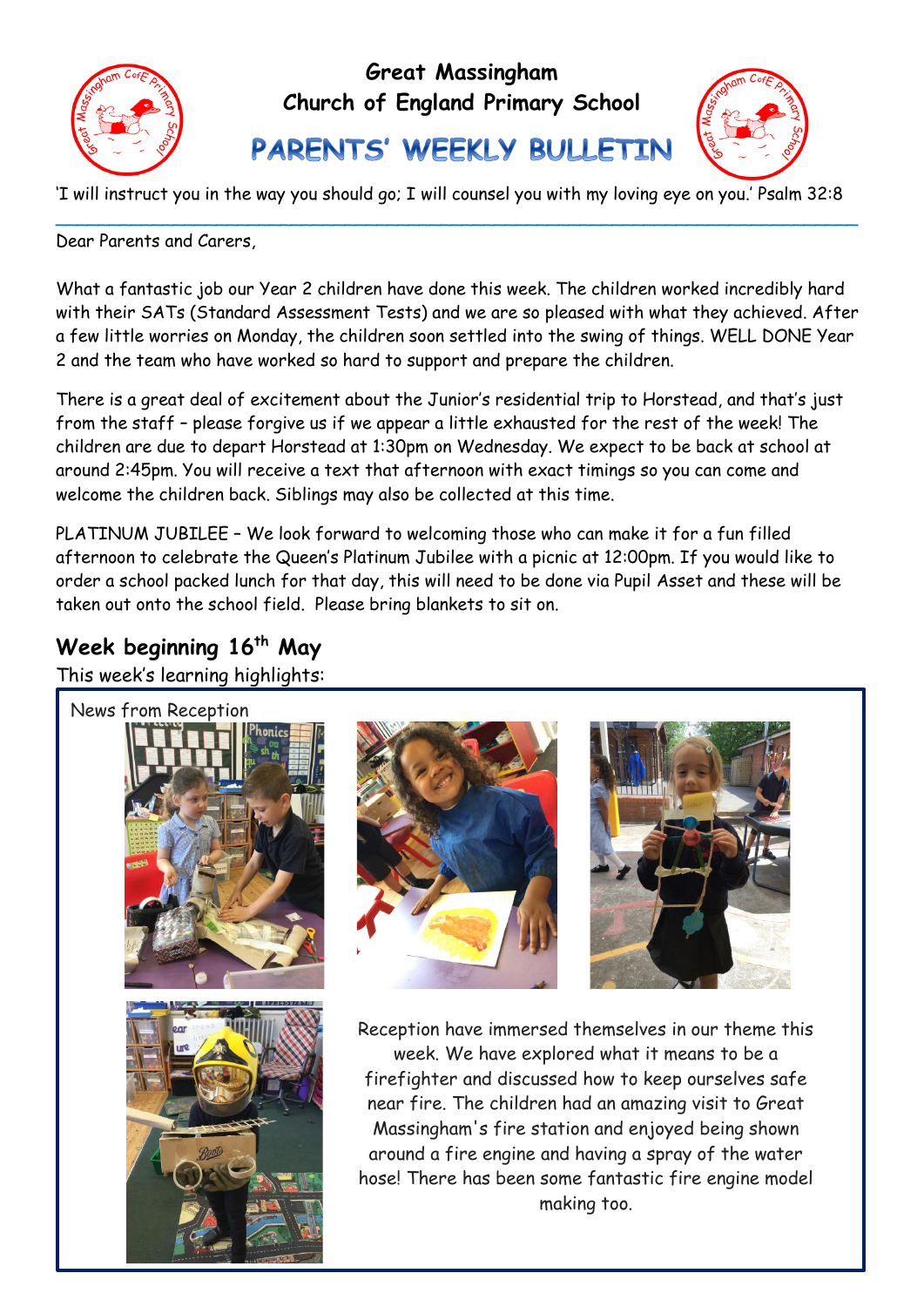#### News from Year 1 and 2



We are so proud of our Year 2 pupils this

week. They have worked so hard with their SATs tests and have had a great positive attitude. We have all had fun in Maths this week and made the most of the good weather by having some of our lessons outside. We did lots of activities to see what we could do in one minute. So we hopped, did star jumps, run round the playground and caught a ball. We then made our own clock faces with hula hoops

on the playground and practised telling the time. Finally, we played a time game with our friend. We were really sad to say goodbye to Archie as he is moving house and school. We will all really miss him as he has been a kind friend to everyone in the class and always shows a lot of enthusiasm and interest in every lesson.

#### News from the Juniors

For maths this week Y5/6 have been solving problems to develop their understanding of the relationship between Fractions, Decimals and Percentages. Also as Wednesday was National Numeracy Day our class took part in a live Times Table broadcast to achieve a new Guinness World Record title for the most views of a rolling numbers livestream.

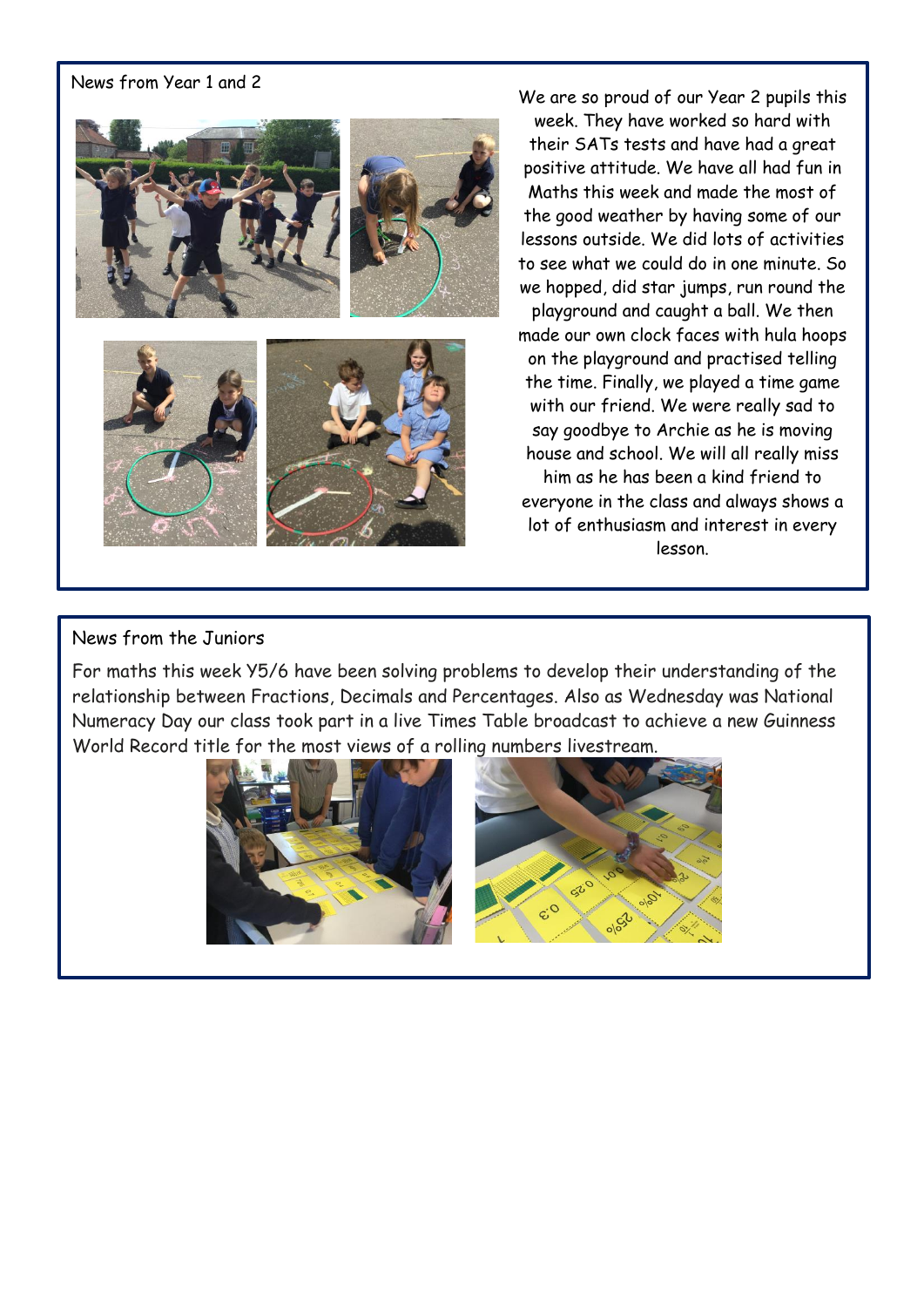

**Reception: Alice** for your growing confidence when writing independently.

**Years 1/2: Freddie** for a great improvement to his work and listening. **Archie** for being such I a joy to have in our school family. We wish him all the best at his new school, come back and visit us!

I Π Π

Ī

**Years 3/4: William and Henry** for good scientific investigation skills.

**Years 5/6: Freddie** for being such a star during his time at Great Massingham. Good luck **Freddie, we will miss you!** 

### **Dates for your Diary:**

Monday 23<sup>rd</sup> May to Wednesday 25<sup>th</sup> May - Years 3, 4, 5 and 6 to Horstead.

25th May 9.30am in the hall: Y1/2 parents invited to information session on Emotional Resilience with Abi Chamberlain, director of The Parachute Project who has been leading these sessions with the children.

Thursday 26<sup>th</sup> May - Platinum Jubilee Day - parents are invited to join us for a picnic on field (from 12.00pm) with games in the afternoon.

Friday 27th May – Platinum Jubilee Street Party lunch from Norse – please order meal on Pupil Asset.

Monday 30<sup>th</sup> May - Half Term

Monday 6<sup>th</sup> June - School opens. Y1 Phonics Screening checks this week.

Monday  $27<sup>th</sup>$  June - Reception height, weight and vision

Wednesday 29<sup>th</sup> June - Sports Day at 1.15pm

Thursday 30<sup>th</sup> June - KS2 Choir and musicians singing at the Royal Norfolk Show (more details to follow)

Thursday 14th July – Year 6 Leavers' Service

Year 6 transition days to Litcham High School - Monday 18<sup>th</sup>, Tuesday 19<sup>th</sup> and Wednesday 20<sup>th</sup> July.

Friday 22<sup>nd</sup> July - School closes for the summer holidays. School opens for the autumn term on Tuesday 6<sup>th</sup> September.

## **ATTENDANCE**

**Our Attendance Target is 96%**

| $\frac{1}{2}$                                                                   |        |
|---------------------------------------------------------------------------------|--------|
| Attendance for Autumn Term 2021                                                 | 93.42% |
| Attendance for Spring Term 2022                                                 | 90.85% |
| $\sim$<br>$\mathbf{r}$ , and $\mathbf{r}$ , and $\mathbf{r}$ , and $\mathbf{r}$ |        |

**Please avoid late marks. Registration is at 8.55am.**

**Free School Meals** – if you think your child may be eligible for a free school meal, which could save you over £400 a year and gain additional funding for your school, go to **www.gov.uk/apply-free school meals** to see if you qualify. NCC has released details of its new cost of Living Support Scheme, to support families in need. This includes a monthly award for children eligible for means tested free school meals.